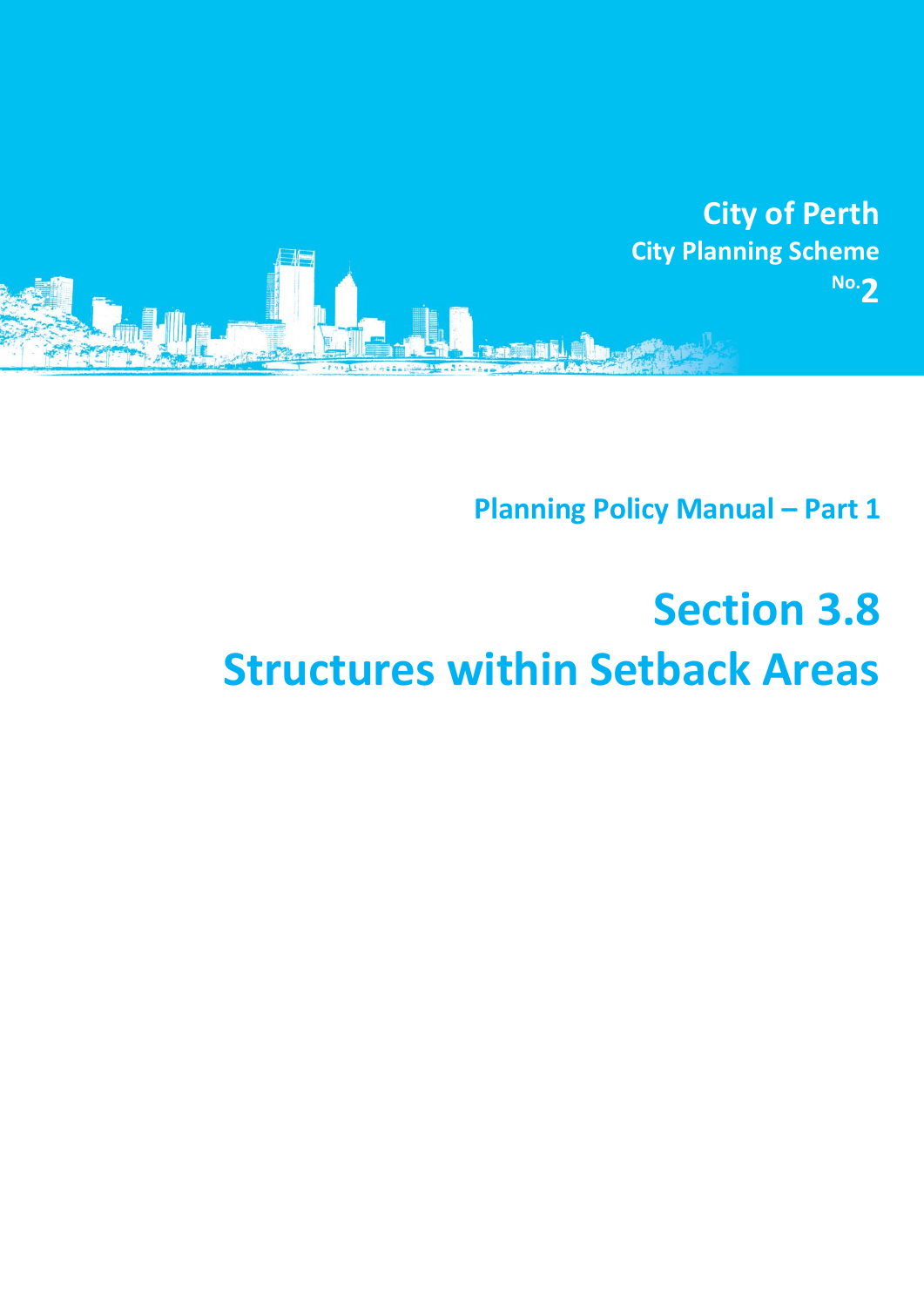| <b>Version #</b> | <b>Decision Reference</b> | <b>Synopsis</b> |
|------------------|---------------------------|-----------------|
|                  | 26 June 2001              | Adopted         |
|                  | 1 February 2005           | Amended         |
| 3                | 11 April 2017             | Amended         |
|                  |                           |                 |
|                  |                           |                 |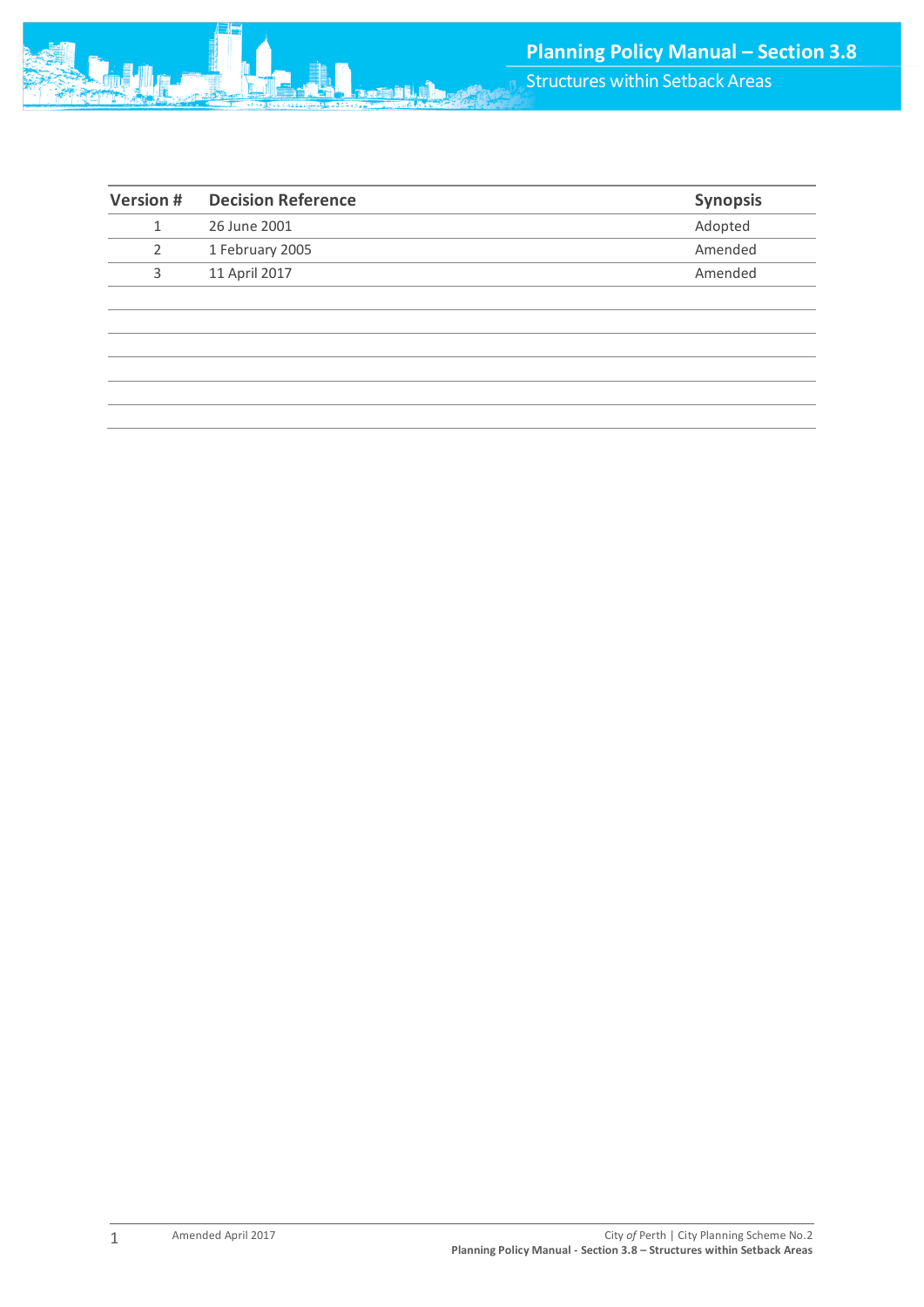

Structures within setback areas can have an affect on neighbouring properties and on the amenity and appearance of a street. In order to reduce any detrimental affects on surrounding properties and the locality and ensure such development occurs in a desirable manner this policy provides the guidelines to address this matter.

## **AIM**

The aim of this policy is to ensure that structures in setback areas do not detract from the amenity of surrounding properties and the streetscape.

## **OBJECTIVES**

- To provide guidelines for the construction of buildings within setback areas;
- To protect the character of streetscapes and dwellings where structures are proposed in front of the building alignment.

## **POLICY**

- The local government may allow the construction of outbuildings to be located within the rear setback area or open sided carports within the front, rear or side setback area where such development is unlikely to adversely affect the amenity of adjoining property, the street or the locality in general.
- Carports and garages will not be permitted in the front setback area unless:
	- o there is an existing pattern of carports/garages in the street; or
	- $\circ$  the existing dwelling is setback significantly more than other setbacks in the street; or
	- $\circ$  the site is a corner lot in which case a carport/garage can be built to the secondary street; or
	- $\circ$  the topography of the land is such that the existing dwelling is significantly above or below the street level.
- Where the width of a lot is sufficient a carport/garage should be located at the rear or side of the existing dwelling.
- Where an existing dwelling has access from a rear laneway, a carport/garage should be located at the rear of the dwelling.
- New housing should have carport/garages built as an integral part of the house and its frontage.
- Carports/garages should be designed and constructed in a manner consistent with the style and standard of finishes of the existing dwelling. They should complement the character of a house and contribute to the streetscape in a positive manner.
- In all cases setback requirements for outbuildings shall be measured in accordance with the R-Codes (taking into account the variations permitted by the R-Codes).
- Where a carport/garage is located in the front setback area, no part of the carport/garage shall be closer to the street alignment than 300mm.
- Where a carport/garage is to be located in the side or rear setback area it may be located so that its supports are on the boundary line, provided that no part of the roof (other than